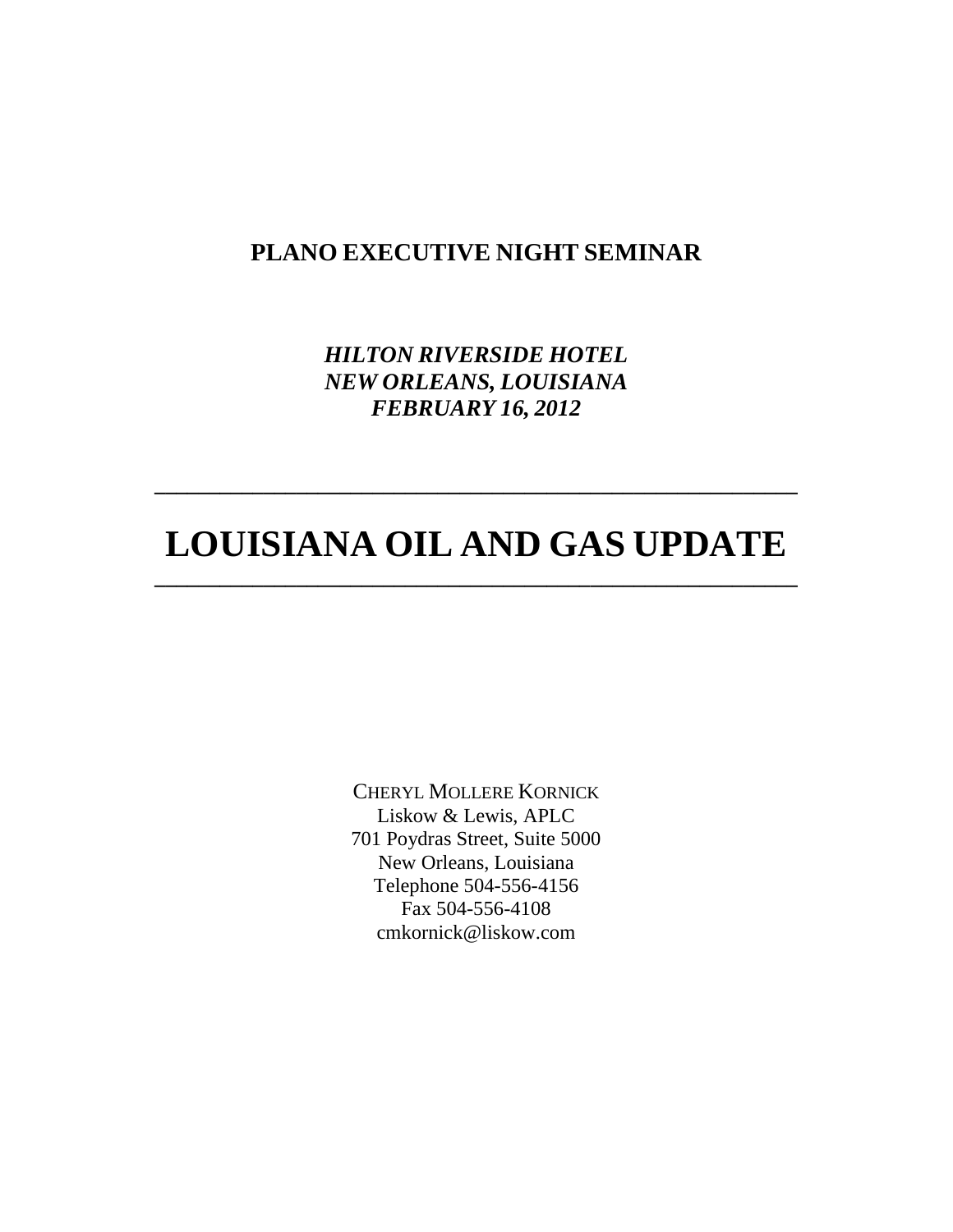## **TABLE OF CONTENTS**

| I.    |                                                          |
|-------|----------------------------------------------------------|
| Π.    | Scope of the Commissioner of Conservation's Authority in |
| Ш.    |                                                          |
| IV.   |                                                          |
| V.    |                                                          |
| VI.   |                                                          |
| VII.  |                                                          |
| VIII. |                                                          |
| IX.   |                                                          |
| X.    |                                                          |
| XI.   |                                                          |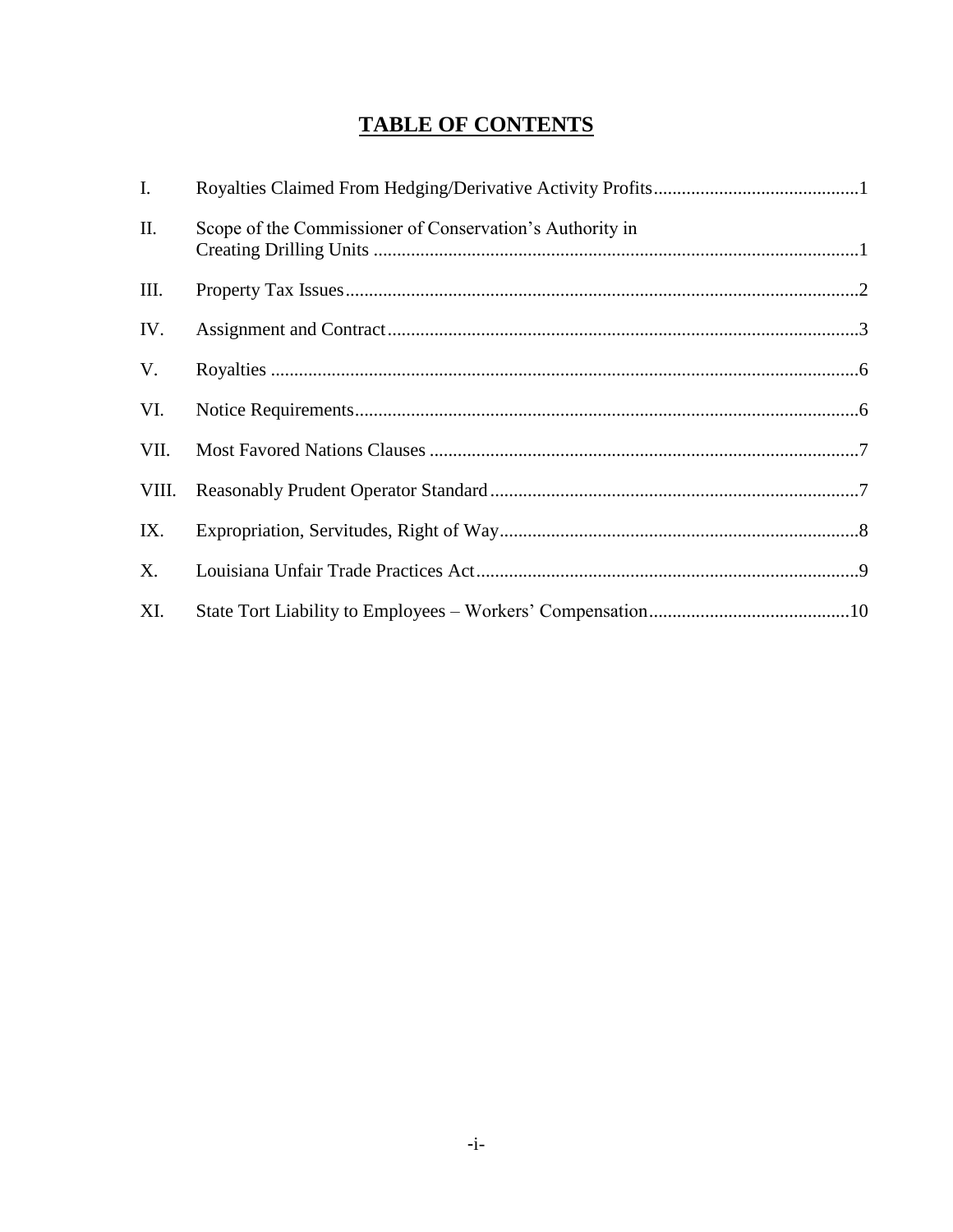#### L. **ROYALTIES CLAIMED FROM HEDGING/DERIVATIVE ACTIVITY PROFITS**

*Recent case in the Western District of Louisiana*.

As many had predicted, in August of 2011, an oil and gas lessee ("Lessee") received its first demand letter from a lessor ("Lessor"), claiming that royalties should have been paid on the revenue Lessee realized as a result of certain hedging and/or derivative activities undertaken with respect to hydrocarbon production. The demand letter purported to make demand not only on behalf of the Lessor, but also on behalf of all lessors similarly situated for the purposes of bringing a class action. The demand letter alleged that, in response to recent commodity market fluctuations, Lessee entered into derivative contracts with banks and other financial/trading institutions designed to protect itself against significant drops in price with respect to a portion of its oil and gas production.

Pursuant to the Louisiana Mineral Code, Lessee responded to the demand letter within thirty days, asserting that the letter did not constitute adequate notice with regard to both the Lessor and the unnamed putative class claimants; there is no basis for the claimed entitlement to royalties, as any hedging/derivative activities were separate, purely financial transactions, not "economic benefits" derived "solely" by virtue of the lease and not reflective of the market value of the oil or gas at the well, lease, or field; all claims for alleged improper royalty payments relating to the period prior to three years before a judicial demand is made are barred by prescription; even if a court should find that Lessee has underpaid royalties, Lessee would not be liable for legal interest, penalties, or attorney's fees; and the demand for an immediate accounting is premature. Lessee additionally filed a federal declaratory judgment action in the United States District Court for the Western District of Louisiana against Lessor, named individually and as purported class representative, seeking a judgment declaring same. At present, the Lessor is contesting jurisdiction in the federal court.

#### **II. SCOPE OF THE COMMISSIONER OF CONSERVATION'S AUTHORITY IN CREATING DRILLING UNITS**

*Robert Gatti, Sr., et al. v. State of Louisiana, et al.*, Docket No. 589350, 19th Judicial District Court, East Baton Rouge Parish, Louisiana.

On April 8, 2010, the named plaintiffs, including Robert H. Gatti, Sr., filed a class action petition against a number of operator companies involved in developing the Haynesville Zone, as well as the State of Louisiana through the Office of Conservation. Plaintiffs allege that the Commissioner of Conservation's creation of large drilling units, typically 640 acres, violates LA. REV. STAT. § 30:9, which provides that "a drilling unit . . . means the maximum area which may be efficiently and economically drained by one well." Specifically, Plaintiffs claim that these large units do not meet the statutory definition of "unit" because they typically are drained by a unit well and one or more alternate unit wells.

Plaintiffs seek a declaratory judgment holding that the Commissioner lacks the authority to create these large units and to authorize alternate unit wells. Plaintiffs also seek damages from the private defendants for those defendants' alleged failure, while acting as unit operator of an affected unit, to provide the Commissioner with appropriate information that would indicate the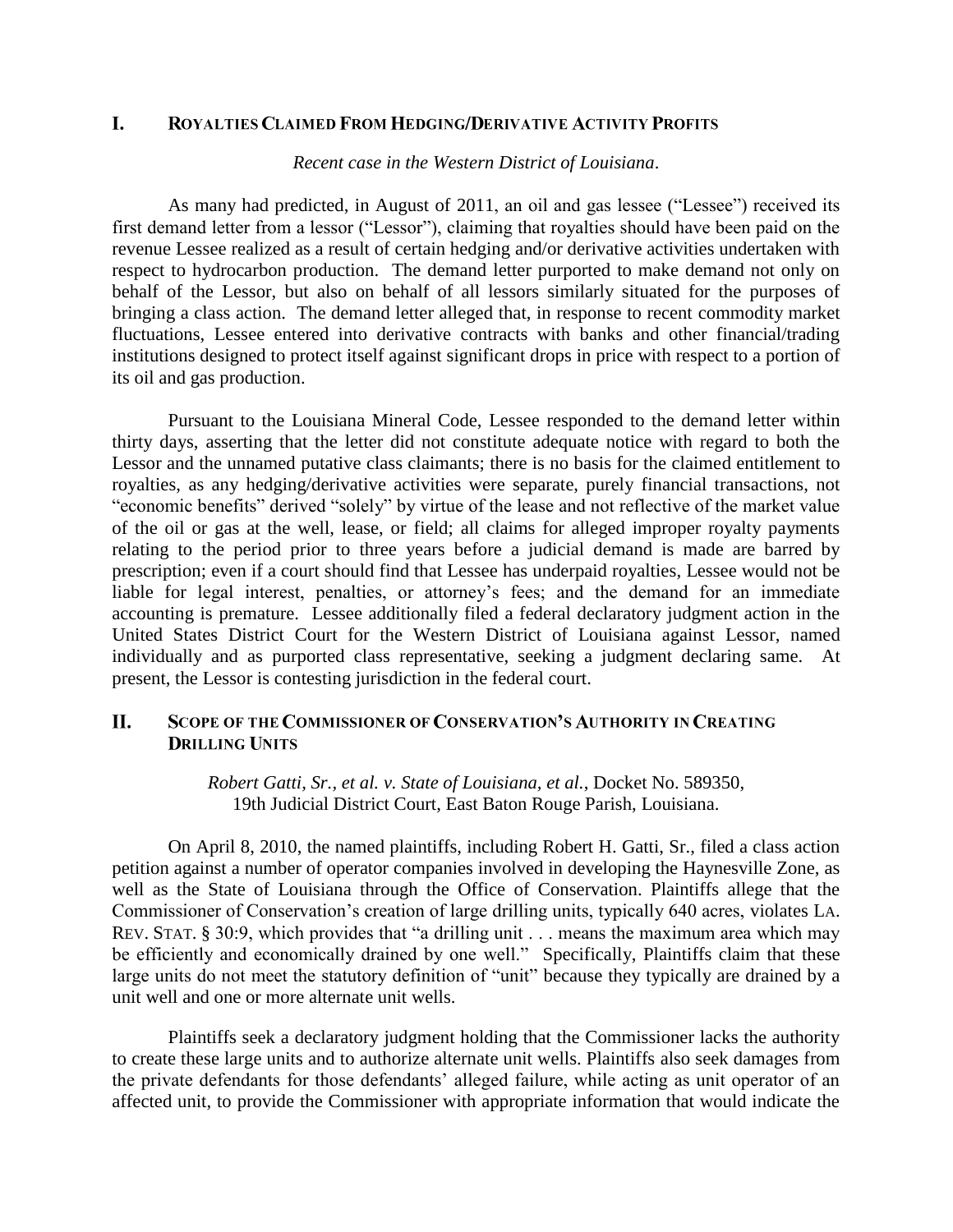need to revise the unit boundaries. The named plaintiffs also purport to represent a class of all mineral owners, other than mineral lessees, in the Haynesville Zone who are affected by the orders at issue, divided into two sub-classes: (a) those who own minerals within the drainage area of a Haynesville well, and (b) those who own mineral rights within a large unit but outside of the drainage area of a Haynesville well.

One of the primary issues in this suit, the Commissioner's authority to authorize alternate unit wells, has been addressed by the 19th Judicial District Court in several lawsuits, most recently in *James Tigner Walker, et al. versus J-W Operating Company, et al.*, Docket No. 555247, 19th Judicial District Court, East Baton Rouge Parish, Louisiana. In every case the Court unambiguously upheld the Commissioner's authority. Moreover, the Louisiana legislature established an exclusive procedure for attacking orders of the Commissioner in LA. REV. STAT. § 30:12, and the claims concerning the vast majority of the orders attacked in this suit plainly would be untimely under that statute.

Following an unsuccessful attempt to remove the suit and try the declaratory judgment action and damages claim separately, the suit is once again in the 19th Judicial District Court. Plaintiffs are in the early stages of seeking class certification.

#### III. **PROPERTY TAX ISSUES**

### *Bonvillain v. Louisiana Land & Exploration Co.*, 2011 WL 2555761 (5th Cir. 2011).

The Assessor for Terrebonne Parish filed suit against some 30 oil and gas operators, alleging that they failed to properly report their property on the LAT-12 forms. The allegations ranged from omitting property on the LAT-12 forms to significantly undervaluing property that was reported. The allegations were apparently based on studies done by consultant Visual Lease Services out of Oklahoma, a group that has performed similar studies in other states. In addition to claims for unpaid or underpaid property taxes, the Assessor made claims of fraud so as to allow claims going back ten years rather than three years. Finally, the Assessor interposed civil RICO claims against individuals in the various companies. The Defendants filed motions to dismiss on a number of grounds, including the plaintiff's standing, sufficiency of the allegations of fraud and/or RICO, and personal jurisdiction.

The United States District Court for the Eastern District of Louisiana granted the motions, finding that under Louisiana law, a parish assessor has no authority to sue for collection of *ad valorem* taxes, as the authority to file such suits is granted solely to the sheriff of the parish. The court further dismissed the Louisiana fraud claims, stating that in addition to the Assessor's lack of standing, Louisiana law provides an assessor with a limited remedy where any property is omitted or erroneously assessed, which the Assessor here failed to exhaust. The court held that since Louisiana law does not grant the Assessor the exclusive authority to assess or collect taxes, the Assessor lacked standing to bring a RICO action on behalf of the parish. Additionally, the court found the Assessor's allegations regarding the fraud and RICO claims insufficient under Federal Rules of Civil Procedure 8 and 9. Finally, the court held that the Assessor failed to establish the individual defendants' minimum contacts with the forum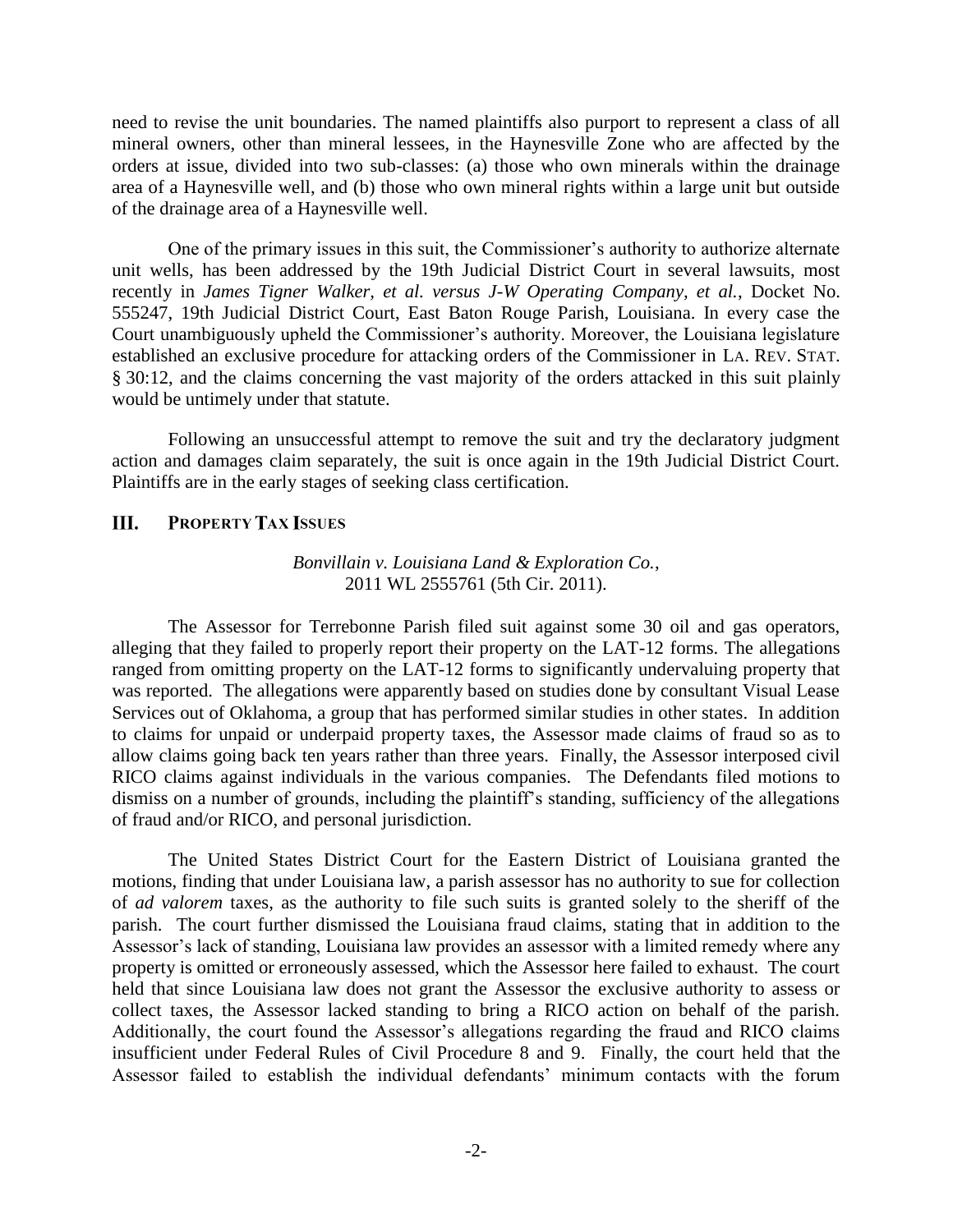necessary for the court to exercise specific jurisdiction over these defendants. On appeal, the Fifth Circuit affirmed the district court's judgment.

#### IV. **ASSIGNMENT AND CONTRACT**

### *Walker v. Chesapeake Louisiana, LP*, 2011 WL 3444162 (5th Cir. 2011).

Six lessors of mineral rights filed an action seeking cancellation of their leases, due to the lessee's alleged breach of several lease provisions. The lessee moved for summary judgment, arguing that it had substantially performed under the leases and alternatively, that any breach should not cause dissolution of the leases pursuant to the doctrine of "judicial control." The doctrine of judicial control allows a court under certain circumstances to decline to order termination of a contract, despite finding that its terms have been breached, and instead order a lesser remedy. The United States District Court for the Western District of Louisiana applied this doctrine, finding that even accepting as true the allegations that the lessee had breached the lease provisions, such breaches were not so substantial or injurious to the lessors to warrant the harsh, disfavored remedy of lease dissolution. Because the lessors only sought the remedy of lease cancellation, the court granted summary judgment in favor of the lessee. The United States Fifth Circuit Court of Appeals affirmed.

The district court additionally held that the lessors were not entitled to attorneys' fees. The court reasoned that pursuant to Louisiana jurisprudence, "[w]here a lessor demands full cancellation of a lease and, upon suing, is granted only a partial cancellation, he is not entitled to attorney's fees…if, however, the lessor's demand is for only a partial cancellation, and he is granted the entire relief which he seeks, he is entitled to attorney's fees." Accordingly, the court concluded that if a lessor seeks full cancellation of a lease and the court finds no cancellation of the lease is warranted, attorneys' fees should not be granted. *See Walker v. Chesapeake Louisiana, LP*, 2010 WL 3843692 (W.D. La. 2010).

> *Ballard v. XTO Energy, Inc.*, 2011 WL 1113518 (W.D. La. 2011).

In 2008, Plaintiff joined together with a "pool" of landowners seeking to lease their mineral rights. A representative of the pool began to negotiate with a representative of XTO, resulting in an exchange of emails that Plaintiff argued constituted an offer and acceptance of a three year mineral lease. Although ultimately concluding that a contract was not created between the parties and therefore finding that it need not address the issue, the court did not foreclose on the possibility that an email exchange could constitute a contract forming a mineral lease. The court stated, "[w]hile we are convinced that a mineral lease contract has some type of writing requirement, this requirement's source and scope, and whether an email exchange suffices to satisfy it remains unclear."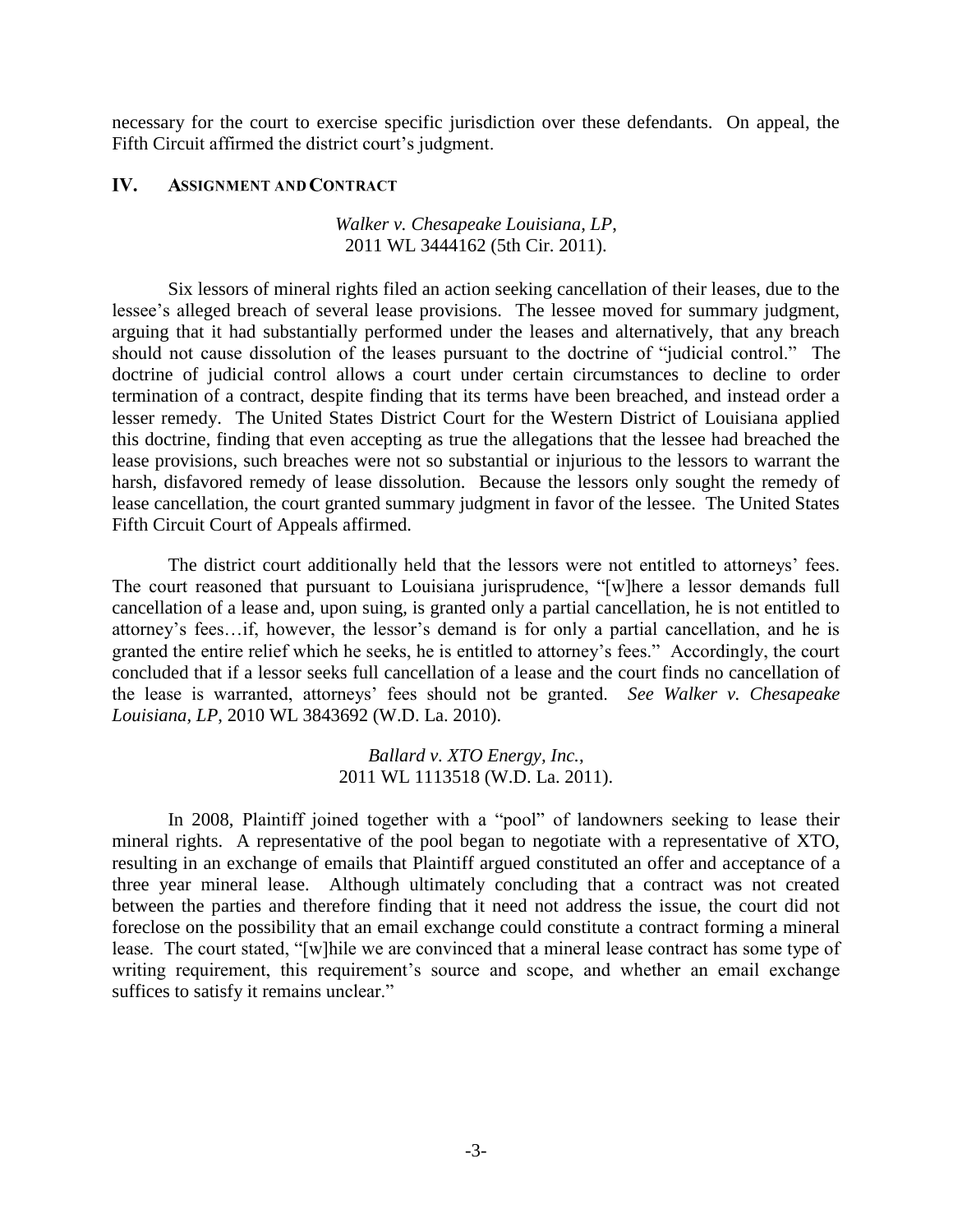## *Cutting Underwater Techs. USA, Inc. v. Con-Dive, LLC*, 2011 WL 1103679 (E.D. La. 2011).

Hurricane Rita dismantled a platform that was connected to an inactive well on the Outer Continental Shelf. The lessee hired a contractor to remove the platform, but the contractor failed to pay its subcontractors for their work. The subcontractors recorded liens over the lessee's property pursuant to the Louisiana Oil Well Lien Act (LOWLA), which provides that a subcontractor may assert a lien over the property of an operator or lessee in order to secure "the price of his contract for operations." "Operations" is defined in the statute as including "every activity conducted by or for a lessee on a well site for the purpose of drilling, completing, testing, producing, reworking or abandoning a well." The court found that the work done to remove the platform constituted part of the process of abandonment, as "[f]ederal regulations have long indicated that following well depletion, the removal of a platform is a typical well site activity and that it is integral to the process of abandoning the depleted wells connected to the platform." The court additionally stated that because "the well site" as defined in the LOWLA "is not restricted to the exact physical location of the well," a subcontractor that conducted a sonar survey of the site, assisted with the positioning of vessels, divers, and equipment during the removal operation, and conducted a post-salvage survey of the site clearly rendered services "on a well site" within the meaning of the statute. Accordingly, the court held that the lien at issue was valid and enforceable.

### *Alyce Gaines Johnson Special Trust v. El Paso E&P Co.*, 773 F. Supp. 2d 640 (W.D. La. 2011).

In 1950, Plaintiff's ancestors in title executed a standard form lease – a Louisiana Bath form 14-BRI-24 – in favor of Defendant's ancestor in title. The lease granted rights "exclusively unto lessee for the purpose of investigating, exploring, prospecting, drilling, and mining for and producing oil, gas and all other minerals" from the leased area. At the time the lease was executed, no wells in the area had been drilled deeper than 7,500 feet. Plaintiff began receiving offers from third parties to lease the Haynesville Shale, located at a depth of 10,400 feet, and when Defendant refused to state, in writing, that their lease was not intended to include the Haynesville Shale or similar deeper mineral formations inaccessible at the time the lease was executed, Plaintiff filed a declaratory judgment action seeking same. The court initially denied Defendant's motion to dismiss; however, on reconsideration, the court held that pursuant to Louisiana jurisprudence, the language of the lease's granting clause was broad and unambiguous, and as it contained no limitations as to depth on the grant of mineral rights to the lessee and no amendments purporting to impose any such restriction, its effect was to convey to the lessee the right to explore and drill to all depths. Accordingly, the court dismissed all of Plaintiff's claims.

> *Adams v. Chesapeake Operating, Inc.*, 2011 U.S. Dist. LEXIS 146142 (W.D. La. 2011).

Plaintiff owned property located in a drilling and production unit being produced by an oil and gas well completed and operated by defendant, Chesapeake. Plaintiff's property was not subject to any mineral lease. Plaintiff sent Chesapeake a letter requesting reports, information and statements regarding the costs of drilling the well and production therefrom pursuant to LA. REV. STAT. § 30:103.1. Plaintiff alleged that Chesapeake failed to respond within thirty days as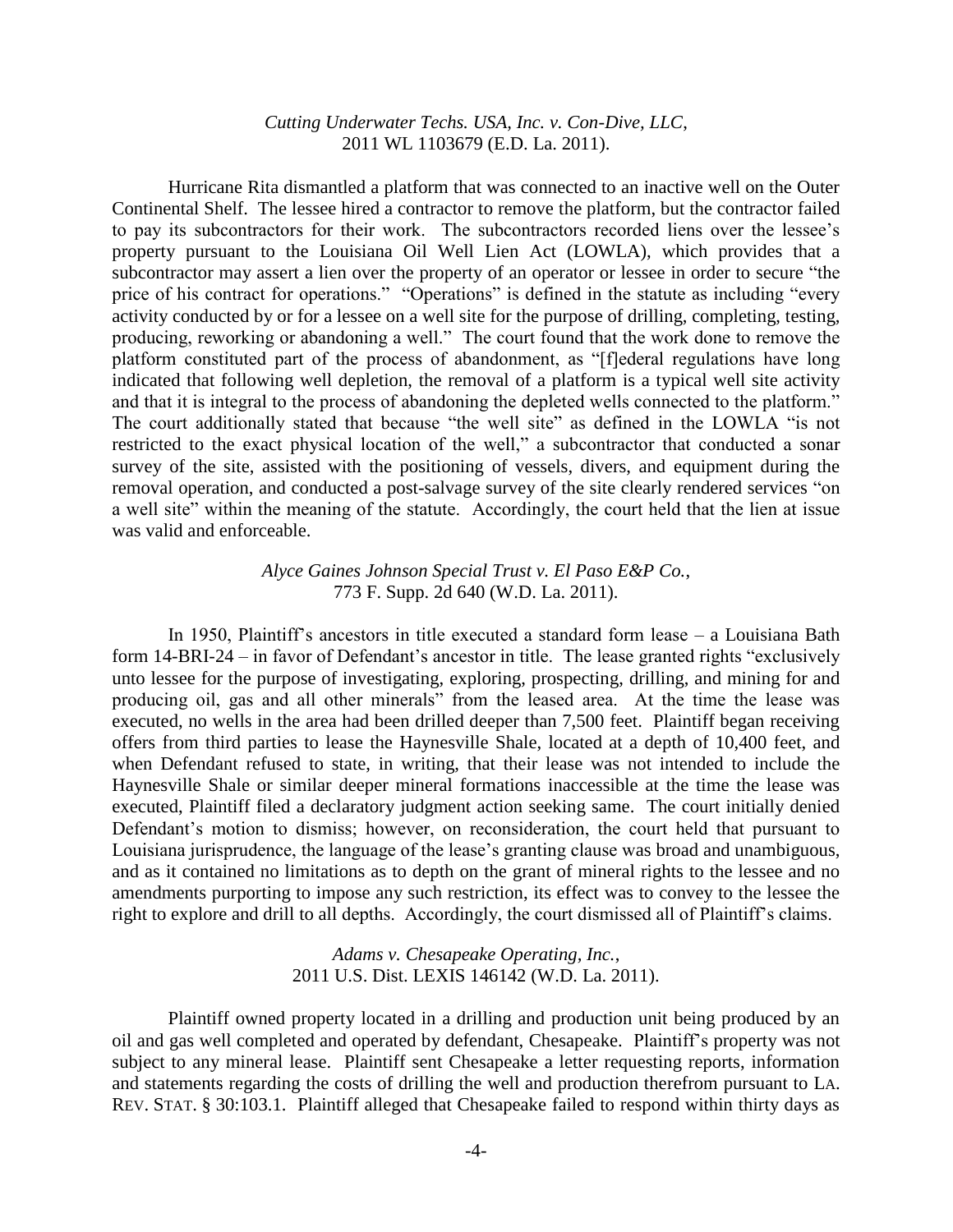required by LA. REV. STAT. § 30:103.2, and therefore, Chesapeake forfeited any right to demand contribution from Plaintiff for his share of the cost of drilling the well. Plaintiff additionally sent another letter to Chesapeake detailing the effect of its failure to respond and containing a demand for production payments to begin within thirty days of the receipt of the letter. Plaintiff then filed suit alleging that he was owed production payments as well as a penalty up to twice the amount owed and interest from the date due, plus reasonable attorney's fees. The court granted Chesapeake's motion for summary judgment on the issue of penalty and attorney's fees, finding that the Mineral Code articles under which plaintiff requested the penalty and attorney's fees, LA. REV. STAT. § 31:212.21-23, required either a mineral lease or the purchase of a production payment, neither of which the plaintiff had. Plaintiff was therefore not entitled to double damages, legal interest or attorney's fees pursuant to LA. REV. STAT. § 31:212.21-23.

### *Pilkinton v. Ashley Ann Energy, LLC*, 46,650 (La. App. 2 Cir. 11/2/2011), 2011 La. App. LEXIS 1290.

On August 7, 2008, Plaintiff landowners executed an agreement to lease in favor of defendants, under which defendants would acquire a "top lease" that would become effective after the primary term of the existing mineral lease to KCS Resources had expired on December 1, 2008. The defendants presented plaintiffs with a draft for \$431,000 at the time of execution of the agreement to lease, which was one-fourth of the total bonus payment. The remainder of the bonus would be paid if the KCS lease terminated. The face of the draft stated, "upon approval of title but not later than 20 banking days after sight." On August 21, 2008, KCS was issued a permit to drill an oil and gas well. Defendants considered this permit a title defect and refused to honor the draft. Plaintiffs filed suit, and the trial court granted plaintiffs' motion for summary judgment and ordered defendants to pay the \$431,000. On appeal, the Louisiana Second Circuit Court of Appeal affirmed, finding that the parties clearly agreed that their contract was a prospective agreement for a lease that conditionally might become effective on December 2, 2008. Further, the defendants were aware of the clause in the KCS lease allowing the term of the lease to extend as long as any minerals were produced or it was maintained in force in any other manner provided. The court stated that a well permit alone was not sufficient to extend the lease, as a permit is not the equivalent of production nor was it one of the stated manners for lease maintenance. Accordingly, the parties' agreement was clearly a binding contract to acquire a lease upon the execution of their agreement to lease and the payment of the \$431,000 draft, with the remainder of the bonus to be paid if the KCS lease terminated.

The court additionally rejected defendants' argument that error in the formation of the contract vitiated consent because plaintiffs were aware that KCS was planning to drill a well and had they shared that information with defendants, they would not have been interested in leasing the property. The court found that both parties to the contract acknowledged the continuing existence of the KCS lease, and the lease itself implied that the company would desire to develop its investment in the lease by exploring for oil and gas during the remainder of its primary term. Regardless of the plaintiffs' knowledge, the drilling of a well by KCS remained a clear contingency, which was an accepted risk by defendants upon entering the agreement to lease. Accordingly, the court agreed with the trial court that no error in the formation of the contract existed to vitiate defendants' consent to the agreement and affirmed the trial court's ruling.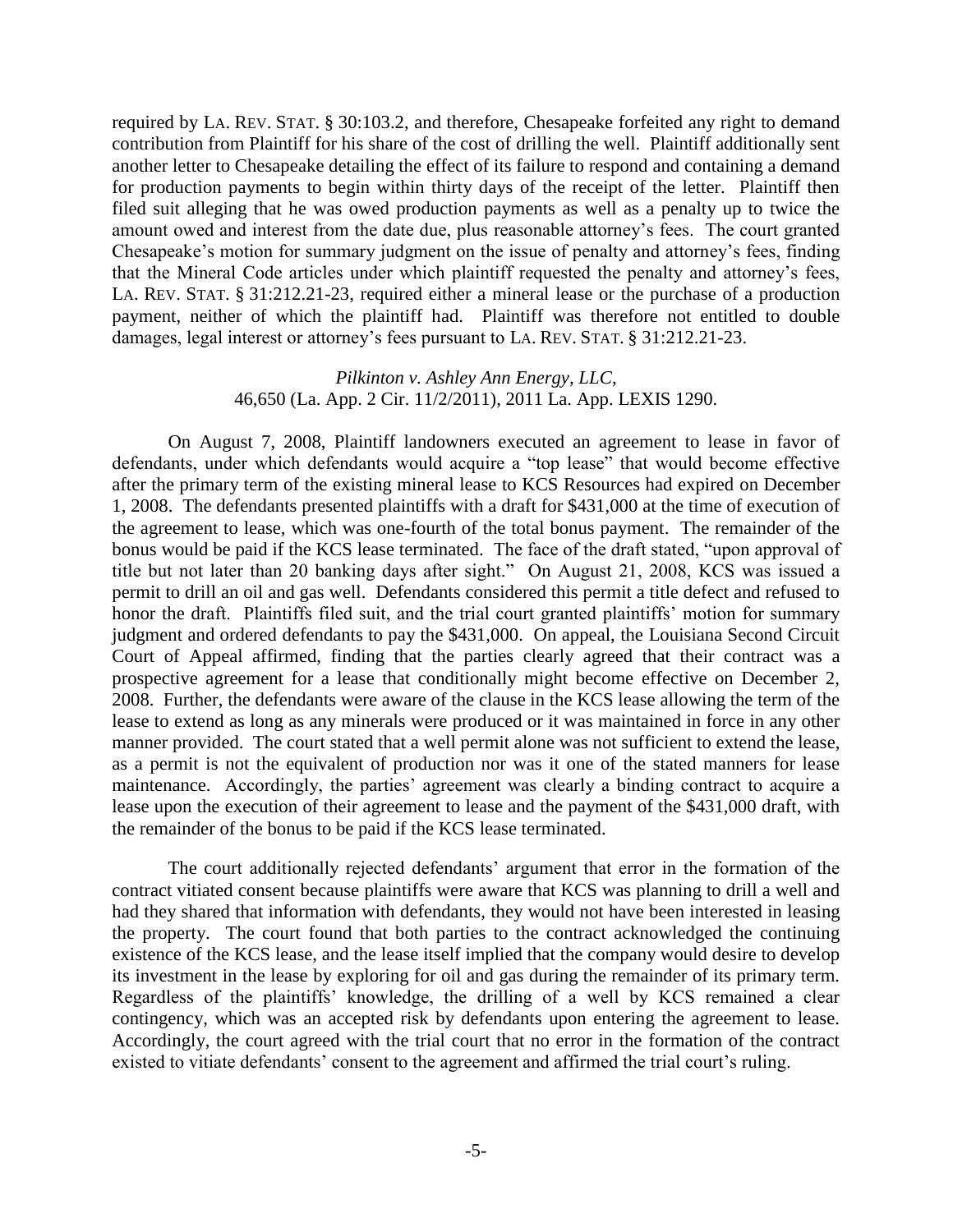## *Wells v. Zadeck*, 46,138 (La. App. 2 Cir. 4/13/11), 62 So. 3d 861.

Plaintiff's mother was the owner of an undivided one-fourth mineral interest in certain property, which was part of a unit in which a well achieved production on 1965. When the lessee conducted a search of the public records in connection with the leasing of the property, Plaintiff's mother's interest was not discovered and therefore she was not provided notice of the mineral activity on the property. Plaintiff's mother passed away in 2002, and in 2008, Plaintiff was contacted by a landman regarding the mineral interest, leading Plaintiff to discover the history of production. Plaintiff then filed suit against the lessee, among others, for failing to pay him and his mother their rightful share of proceeds from the production. The court granted Defendants' exception of prescription, finding that the doctrine of *contra non valentum* did not suspend the tolling of prescription. Defendants argued that Plaintiff's claims prescribed ten years from Defendants' cessation of involvement with the producing well, which occurred on September 3, 1994. The Louisiana Second Circuit Court of Appeal affirmed, finding that Plaintiff could not show that his ignorance of his cause of action was not attributable to his own willfulness or neglect. The court stated that Plaintiff's mother participated in leasing her mineral interest in the 1950's and was fully aware of the process of exploration, leasing and production of minerals, yet remained silent and inactive with regard to her interest for more than 40 years. The court held that Plaintiff failed to demonstrate that his mother exercised any diligence to protect her mineral interests, that her ignorance of a potential claim was attributable to her own neglect, and that such was attributable to Plaintiff. Accordingly, the court found that the trial court did not commit manifest error in granting Defendants' peremptory exception of prescription.

#### VI. **NOTICE REQUIREMENTS**

*Williams v. Chesapeake Louisiana, Inc.*, 2011 WL 1868750 (W.D. La. 2011).

Plaintiff sent her individual notice to Defendants pursuant to Mineral Code article 137, then filed an action both individually and on behalf of a putative class of similarly situated plaintiffs seeking a declaration that the Defendants breached their obligations under both their lease(s) and the Mineral Code and seeking recovery for allegedly unpaid or underpaid royalties. The court granted Defendants' Motion to Strike Class Allegations, finding "as a matter of law that Plaintiff's Notice Letter is insufficient to satisfy the notice requirement of Article 137 with respect to the putative plaintiff class members." The court followed the reasoning of *Chevron USA, Inc. v. Vermillion Parish School Board*, 377 F.3d 459 (5th Cir. 2004), in which the United States Fifth Circuit Court of Appeals held that "the notice given of a lessee's failure to make timely or proper payment of royalties on behalf of a putative class does not satisfy the requirement of the Louisiana Mineral Code for the unnamed members of the class."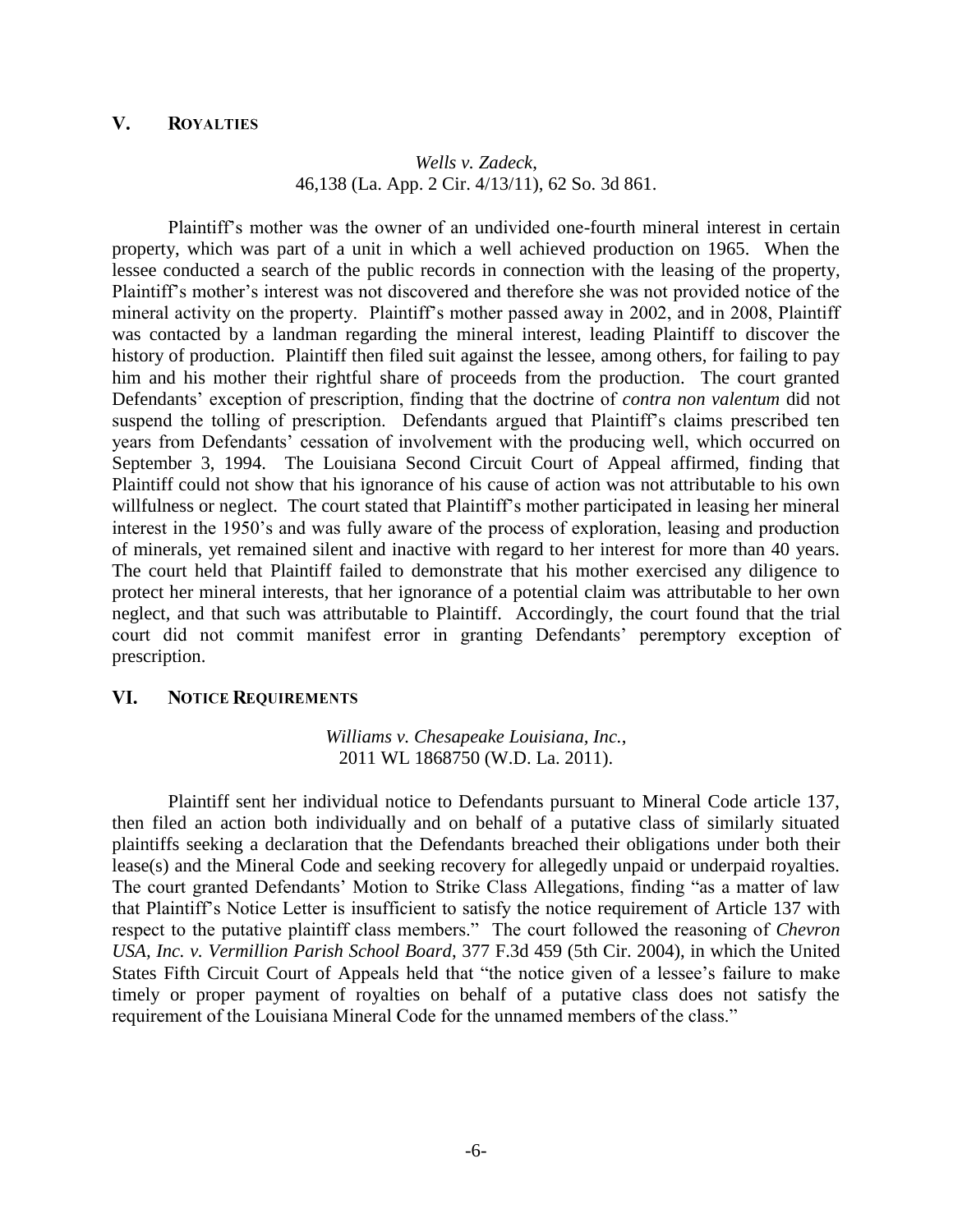#### VII. **MOST FAVORED NATIONS CLAUSES**

*Hoover Tree Farm, L.L.C. v. Goodrich Petroleum Co., L.L.C.*, 46,153 (La. App. 2 Cir. 3/23/11), 63 So. 3d 159.

Hoover entered into a mineral lease with Goodrich, which granted Hoover a 25% royalty and a \$1000 per acre lease bonus. The lease also contained a most favored nations clause, providing that if Goodrich or its "successors and assigns" paid a higher royalty or bonus to any other lessor within a specified area during the primary term of the lease, Hoover must be paid the difference. Goodrich subsequently transferred an undivided 50% interest in the lease to Chesapeake Louisiana, LP, but the transfer did not provide Goodrich with an overriding royalty on the transferred interest. After learning that Chesapeake obtained oil and gas leases that paid a \$25,000 per acre lease bonus and a 30% royalty on property located within the area specified in the most favored nations clause during the primary term of Hoover's lease, Hoover filed suit against Goodrich and Chesapeake, among others, seeking the difference from the lease bonus amount and royalty percentage it received.

The trial court found that the transfer to Chesapeake was an assignment, not a sublease as the Defendants argued; therefore, Chesapeake's acquisitions of the third party leases triggered the most favored nations clause. As such, the court held that the difference in lease bonus payments and the higher royalty were owed to Hoover, yet only found Goodrich responsible for the difference. The Louisiana Second Circuit Court of Appeal affirmed the lower court decision to the extent that the transfer of an undivided interest in a mineral lease was properly characterized as an assignment and not a sublease, sufficient for the obligations under the most favored nations clause to arise when Chesapeake obtained the third party leases. However, the court further held that both Chesapeake and Goodrich were liable for the higher royalty and bonus pursuant to the Mineral Code article 128, which provides that an assignee is directly responsible to the original lessor for the obligations of the lessee.

### VIII. REASONABLY PRUDENT OPERATOR STANDARD

### *Ferrara v. Questar Exploration and Production Co.*, 46,357 (La. App. 2 Cir. 6/29/11), 2011 La. App. LEXIS 830.

One week following the Commissioner of Conservation's issuance of a memorandum recognizing that the Haynesville Shale zone was continuous and productive over an extensive area and dispensing with the production test requirement for proposed units in the Haynesville Shale, mineral lessors sent a certified letter to the lessee demanding that it release the lease below a certain depth or, alternatively, explore and develop the deeper zones. The lessee failed to respond, and 46 days later the lessors filed suit seeking dissolution of the lease or, in the alternative, a partial release below a specified depth. The trial court found that the lessee failed to present any evidence of its intention to develop the subject property as to the Haynesville Shale, considered the lessee's conduct towards the lessors "troubling," and concluded that the lessee never had any intention to develop the lessors' deep rights thereby violating its statutory duty to develop and operate the property leased as a reasonably prudent operator. Accordingly, the court dissolved the lease below a certain depth.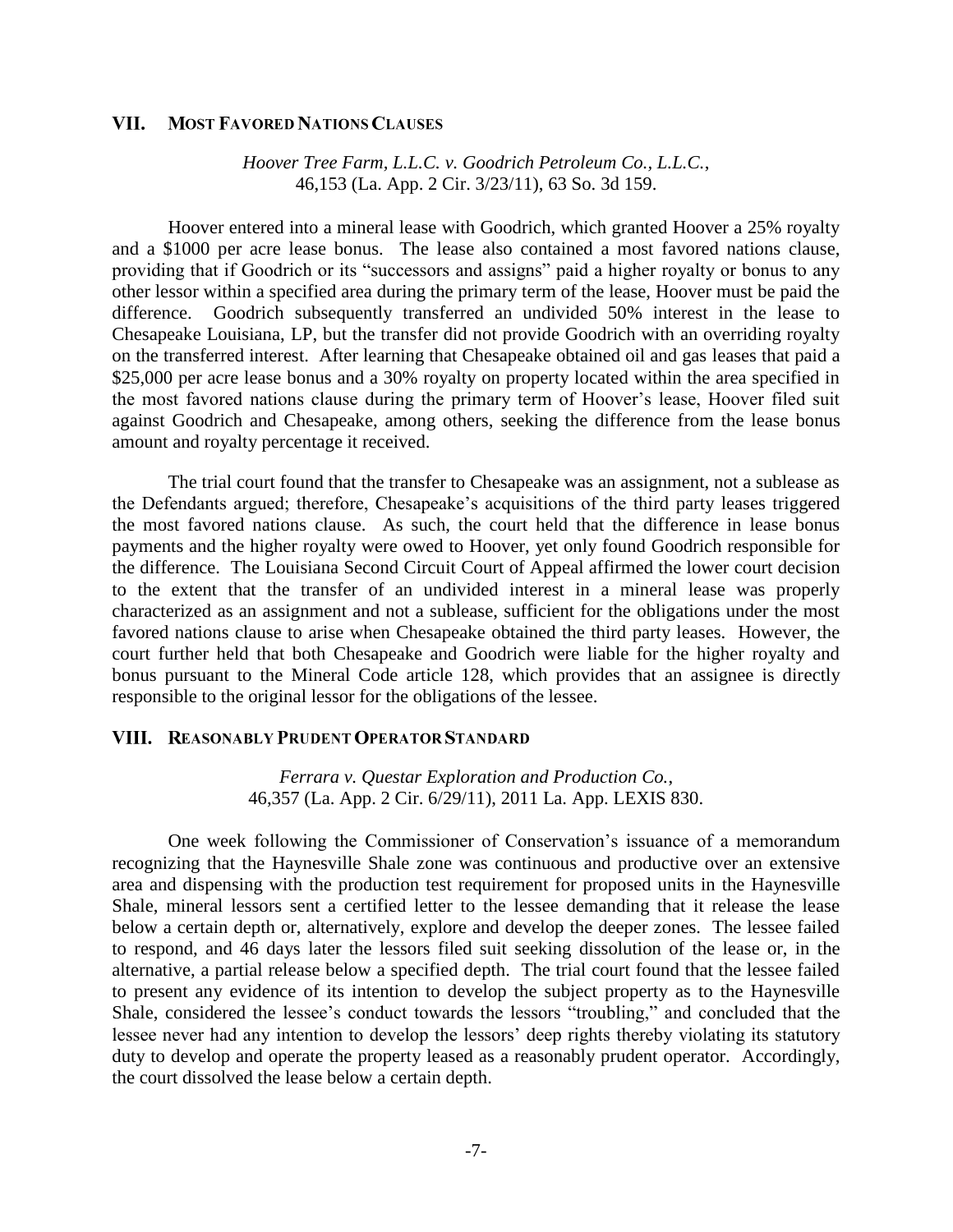The Louisiana Second Circuit Court of Appeal reversed and rendered judgment dismissing the lessors' claims at their cost. The court stated that while it understood both the lessors' and the district court's "impatience and indignation" at the lessee's conduct in failing to even acknowledge the demand letter and declining to offer any evidence at trial, the record evidence simply did not support the district court's conclusions. The court found that there was no evidence that a reasonably prudent operator could have begun exploration, much less drilled a well to the depth of the Haynesville Shale area, within the short period of time that encompassed the Commissioner's memorandum, the lessors' demand, and the filing of the suit. The evidence thus did not prove that the lessee *persistently failed* to reasonably investigate the leased premises for potentially profitable oil and gas deposits. Consequently, the district court was "plainly wrong" to find that the lessee never intended to develop the lessors' deep rights and therefore failed to act as a reasonably prudent operator.

#### **IX. EXPROPRIATION, SERVITUDES, RIGHT OF WAY**

### *Neumin Prod. Co. v. Tiger Bend, Ltd.*, 10-1307 (La. App. 3 Cir. 3/9/11), 58 So. 3d 1088.

A concursus proceeding was instituted to determine the owner of royalty proceeds of production from a well. The competing claimants were Tiger Bend, the landowner, and the Mikell Group, a group of individuals claiming to have a mineral servitude affecting the land. The Mikell Group claimed that a single mineral servitude was created over several contiguous tracts of land by an act of partition and exchange executed in 1983, such that production on a well on a neighboring tract of land interrupted the running of prescription on the mineral servitude where the instant well is located. The court disagreed, reasoning that because the coowners of the properties that were partitioned were not all the same co-owners of each contiguous tract of land partitioned, by reserving the minerals prior to combining the lands for partition, the parties obviously intended to reserve the minerals each of them owned prior to the partition. Accordingly, different mineral servitudes were created on each tract of property that was part of the partition, and therefore, the mineral activity on a neighboring tract of land did not interrupt prescription on the mineral servitude on the tract of land at issue. The mineral servitude on the tract of land at bar thus prescribed in 1993 due to 10 years of nonuse, and Tiger Bend was entitled to the proceeds of production.

> *Petitjean II v. Samson Contour Energy E&P, L.L.C.*, 10-496 (La. App. 3 Cir. 12/8/10), 51 So. 3d 200.

In 1993, Plaintiffs and other co-owners of certain tracts of land partitioned the land they owned in indivision and provided that "[a]ll mineral interests pertaining to any properties partitioned will remain in undivided ownership whether currently under production or not, for the maximum allowable period of time." In 2006, a productive well was drilled on a unit within which the partitioned tracts were located. The parties agreed that this was the only production that occurred on the tracts in over ten years. Plaintiffs sought their interests in the proceeds, but Defendants urged that Plaintiffs had no mineral ownership in the land, as any mineral servitude they may have had an interest in had terminated by prescription of nonuse. Plaintiffs argued that the language of their partition agreement was sufficient to meet the requirements of Mineral Code article 75, which states that "parties may agree, expressly and in writing, either in the act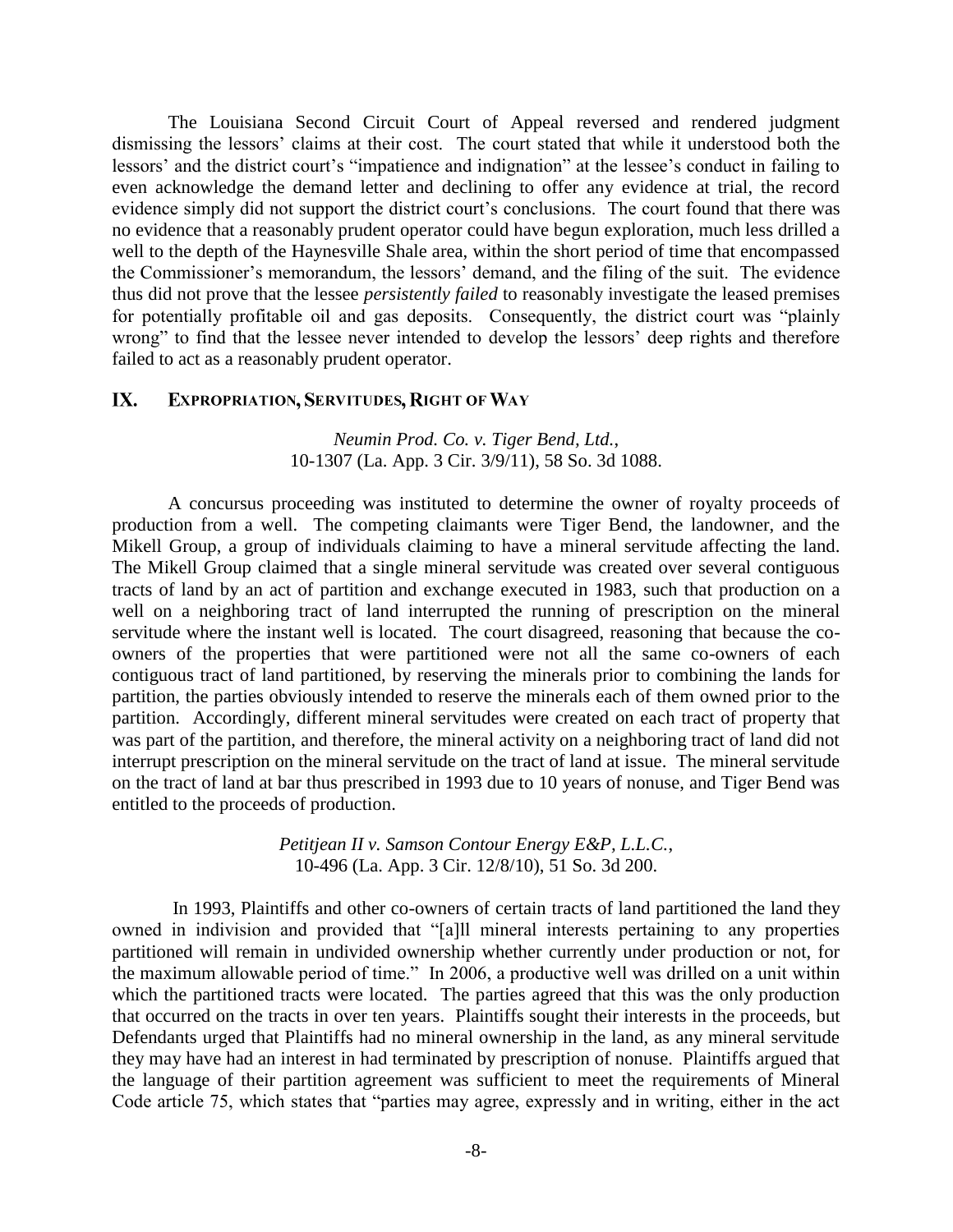creating a servitude or otherwise, that an interruption of prescription resulting from unit operations or production shall extend to the entirety of the tract burdened by the servitude tract regardless of the location of the well or of whether all or only part of the tract is included in the unit."

The court found that the agreement certainly created a mineral servitude, but disagreed with Plaintiffs' claim that their mineral rights had not prescribed. Noting that Plaintiffs' argument suggested that at some point between 1993 and 2003, operations were conducted on lands outside of the mineral servitude and that some portion of the mineral servitude was encompassed within the unit inside which the operations were conducted, the court stated that even if such had indeed occurred, the language of the agreement did not satisfy the "express" requirement as contemplated by Article 75. While parties need not specifically reference "La. R.S. 31:75" in their agreements, "the language used must leave no question that the parties intend to invoke the benefit of having the interruption of prescription extended to lands beyond what would occur under the default operation of law. It is not enough that the party's intent be discernable from a close reading of the contract." The court held that an analysis stricter than looking to the intent of the parties is necessitated by the requirement of Article 75 that there be an express writing, and the agreement at issue here was insufficient to satisfy this requirement.

#### $\mathbf{X}$ . **LOUISIANA UNFAIR TRADE PRACTICES ACT**

### *Bogues v. Louisiana Energy Consultants, Inc.*, 46,434 (La. App. 2 Cir. 8/10/11), 2011 WL 3477033.

Mineral lessors filed a declaratory judgment action against Louisiana Energy Consultants, Inc. (LEC), the successor-in-interest to the original lessee, seeking termination of their leases and damages for failure to timely pay royalties and operate the leasehold as a reasonable and prudent operator. LEC filed a claim in reconvention seeking damages for tortious interference with business and for violations of the Louisiana Unfair Trade Practices Act ("LUTPA"). The trial court found that LEC failed to state a cause of action under either theory, and the Louisiana Second Circuit Court of Appeal affirmed.

Regarding the LUTPA allegation, the court noted that the issue before it was not whether LEC had a right of action by virtue of the status of the lessors, as the Louisiana Supreme Court recently held that LUTPA is not limited to consumers and business competitors, but rather applies to any person who suffers a loss due to the unfair methods and deceptive business practices of another. Instead, the court was required to determine whether LEC stated a cause of action under LUTPA, *i.e.* whether facts were alleged that, if taken as true, constitute the type of conduct to which the prohibitions of LUTPA were designed to extend. LEC claimed that the lessors attended public meetings and made knowingly false statements about LEC's activities as operator in a fraudulent effort to have the leases terminated and cloud LEC's rights and status as lessee to prevent LEC from farming out or otherwise developing its interest in the leases. The court found that while it was undisputed that the lessors and lessee were both dissatisfied with the leasing arrangement and the conduct of the opposing party(ies), allegations that the lessors attended meetings to discuss their leases with other similarly situated lessors and LEC's *belief* that the lessors communicated unfavorable opinions of LEC to others did not rise to the level of dishonest, immoral, or egregious conduct that LUTPA was intended to proscribe. The court also